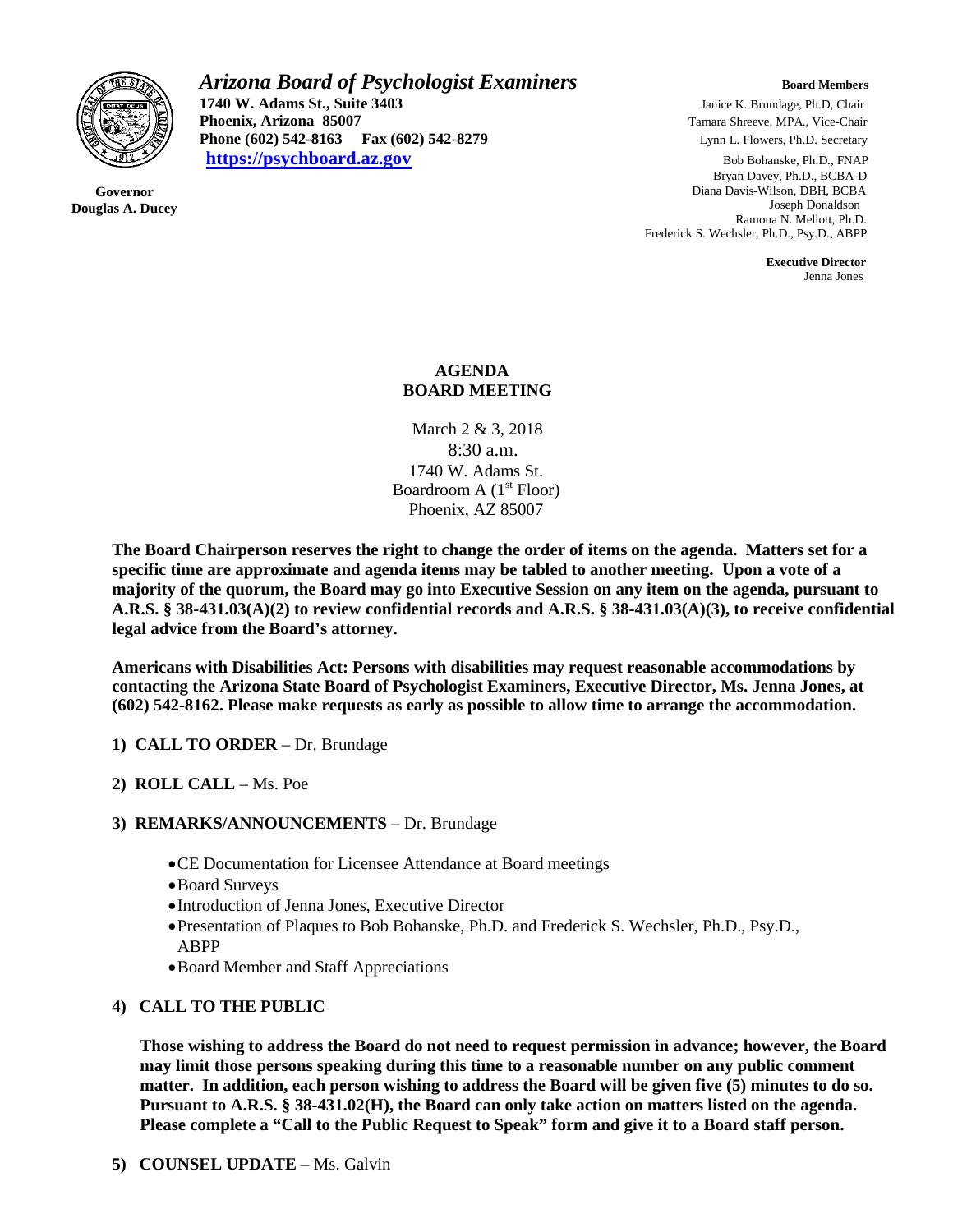# **6) CONSENT AGENDA - DISCUSSION, CONSIDERATION, AND POSSIBLE ACTION**

Any item under consent may be removed for independent discussion and action by a Board member.

### **(a) APPROVAL OF MINUTES**

- August 4, 2017, Regular Session
- December 8, 2017, Regular Session
- December 18, 2017, Regular Session
- January 22, 2018, Regular Session

## **(b) EXECUTIVE DIRECTOR'S REPORT**

## **(c) INVESTIGATIONS REPORT**

## **(d) LICENSING REPORT**

## **(e) DISCUSSION/DECISION REGARDING PSYCHOLOGY APPLICATIONS**

# **i. REQUESTING APPROVAL TO SIT FOR THE EPPP ONLY**

• Sarah Bald, Psy.D.

## **ii. REQUESTING APPROVAL TO SIT FOR EPPP AND LICENSURE**

- Kara Beck, Ph.D.
- Lisa Spanierman, Ph.D.
- Meredith Van Tine, Psy.D.
- Robert DiCarlo, Ph.D.
- Sara Frye, Ph.D.

### **iii. REQUESTING APPROVAL OF LICENSURE BY WAIVER**

- Chad McWhinnie, Ph.D
- Rob Morgan, Psy.D.

### **iv. REQUESTING APPROVAL OF LICENSURE BY CREDENTIAL**

• Donald Gieck, Ph.D.

# **v. REQUESTING APPROVAL FOR TEMPORARY LICENSURE**

• Benius M. Beard, Psy.D.

### **(f) DISCUSSION/DECISION REGARDING BEHAVIOR ANALYST APPLICATIONS**

- Caleigh Winkyaw, M.Ed.
- Erin Mitchell, M.S.W.
- Jamilah Amirah, M.A.
- Rula Diab, M.Ed.
- Stacie Van Zuidam, M.Ed.

## **(g) DISCUSSION, CONSIDERATION, AND POSSIBLE ACTION REGARDING SECOND REQUEST TO TAKE THE EPPP SUBMITTED BY MARTHA LIIMATAINEN, PSY.D.**

**(h) DISCUSSION, CONSIDERATION, AND POSSIBLE ACTION REGARDING REQUEST FOR REACTIVATION OF INACTIVE LICENSE FROM MICHAEL CAMMACK, PH.D.**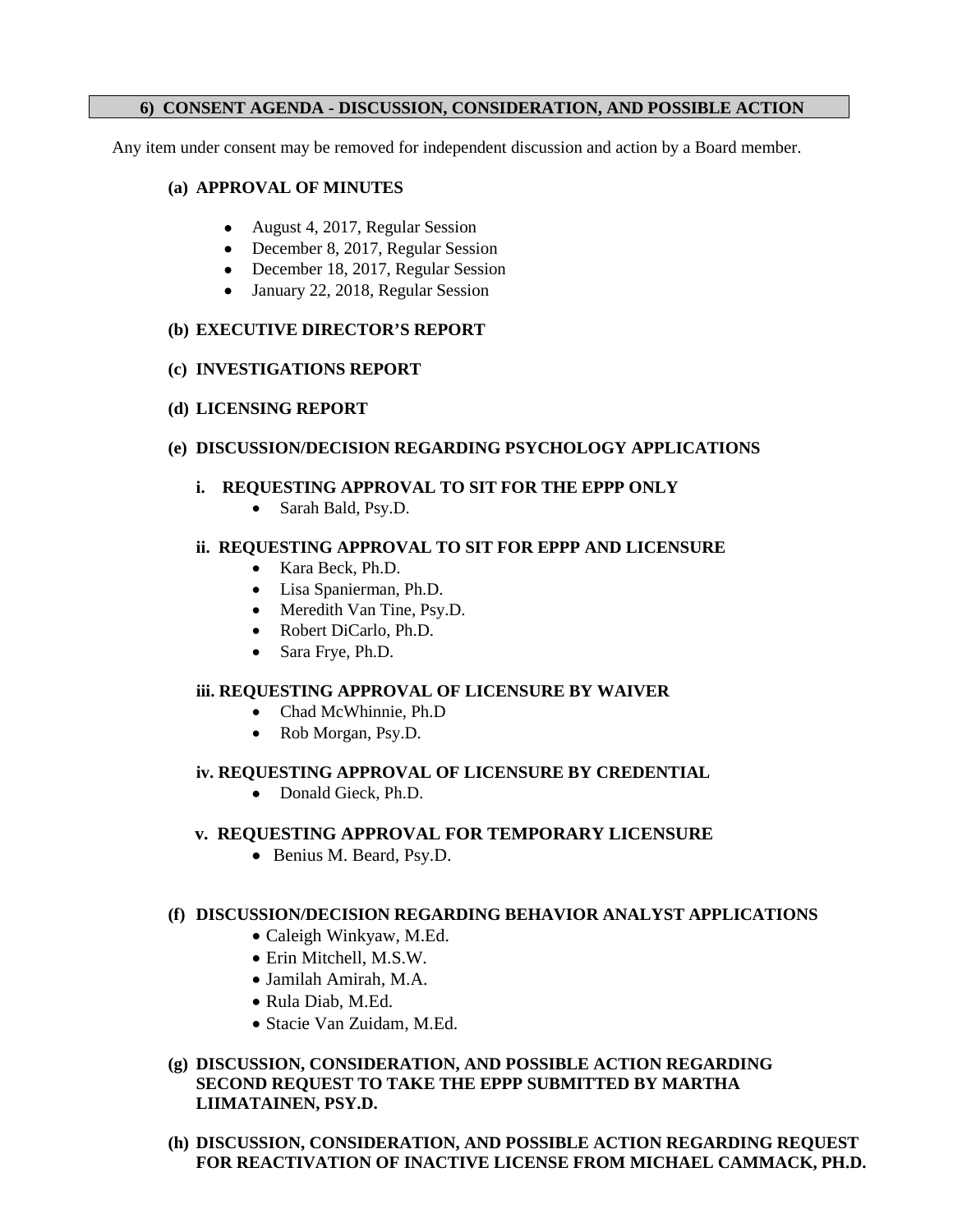## **7) DISCUSSION, CONSIDERATION, AND POSSIBLE ACTION RELATING TO INITIAL CASE REVIEWS OF THE FOLLOWING INVESTIGATIONS**

The Board may vote to go into Executive Session on any item on the agenda, pursuant to A.R.S. § 38- 431.03(A)(2), to review confidential records, and/or A.R.S. § 38-431.03(A)(3), to receive confidential legal advice from the Board's attorney.

| a) Complaint No. $17-08$ | Monela Beroni, Psy.D. (Dr. Brundage)   |
|--------------------------|----------------------------------------|
| b) Complaint No. $17-12$ | Amy White, Psy.D. (Dr. Brundage)       |
| c) Complaint No. $17-22$ | Holly Joubert, Psy.D. (Dr. Brundage)   |
| $d)$ Complaint No. 17-26 | Jamie Matanovich, Ph.D. (Dr. Wechsler) |

#### **TIMED ITEM – 1:00 p.m. March 2, 2018**

### **8) INFORMAL INTERVIEW – Lauren Dawson, Ph.D. – Complaint No. 16-52 DISCUSSION, CONSIDERATION AND POSSIBLE ACTION RELATING TO PENDING APPLICATION AND ALLEGATIONS OF UNPROFESSIONAL CONDUCT, AND DECISION ON THE PENDING APPLICATION INCLUDING POSSIBLE DENIAL OF THE SAME**

The Board may vote to go into Executive Session on any item on the agenda, pursuant to A.R.S. § 38- 431.03(A)(2), to review confidential records, and/or A.R.S. § 38-431.03(A)(3), to receive confidential legal advice from the Board's attorney.

### **INFORMAL INTERVIEW – Lauren Dawson, Ph.D. – Complaint No. 17-11 DISCUSSION, CONSIDERATION AND POSSIBLE ACTION RELATING TO PENDING APPLICATION AND ALLEGATIONS OF UNPROFESSIONAL CONDUCT, AND DECISION ON THE PENDING APPLICATION INCLUDING POSSIBLE DENIAL OF THE SAME**

The Board may vote to go into Executive Session on any item on the agenda, pursuant to A.R.S. § 38- 431.03(A)(2), to review confidential records, and/or A.R.S. § 38-431.03(A)(3), to receive confidential legal advice from the Board's attorney.

## **INFORMAL INTERVIEW – Lauren Dawson, Ph.D. – Complaint No. 17-15 DISCUSSION, CONSIDERATION AND POSSIBLE ACTION RELATING TO PENDING APPLICATION AND ALLEGATIONS OF UNPROFESSIONAL CONDUCT, AND DECISION ON THE PENDING APPLICATION INCLUDING POSSIBLE DENIAL OF THE SAME**

The Board may vote to go into Executive Session on any item on the agenda, pursuant to A.R.S. § 38- 431.03(A)(2), to review confidential records, and/or A.R.S. § 38-431.03(A)(3), to receive confidential legal advice from the Board's attorney.

## **INFORMAL INTERVIEW – Lauren Dawson, Ph.D. – Complaint No. 17-28 DISCUSSION, CONSIDERATION AND POSSIBLE ACTION RELATING TO PENDING APPLICATION AND ALLEGATIONS OF UNPROFESSIONAL CONDUCT, AND DECISION ON THE PENDING APPLICATION INCLUDING POSSIBLE DENIAL OF THE SAME**

The Board may vote to go into Executive Session on any item on the agenda, pursuant to A.R.S. § 38- 431.03(A)(2), to review confidential records, and/or A.R.S. § 38-431.03(A)(3), to receive confidential legal advice from the Board's attorney.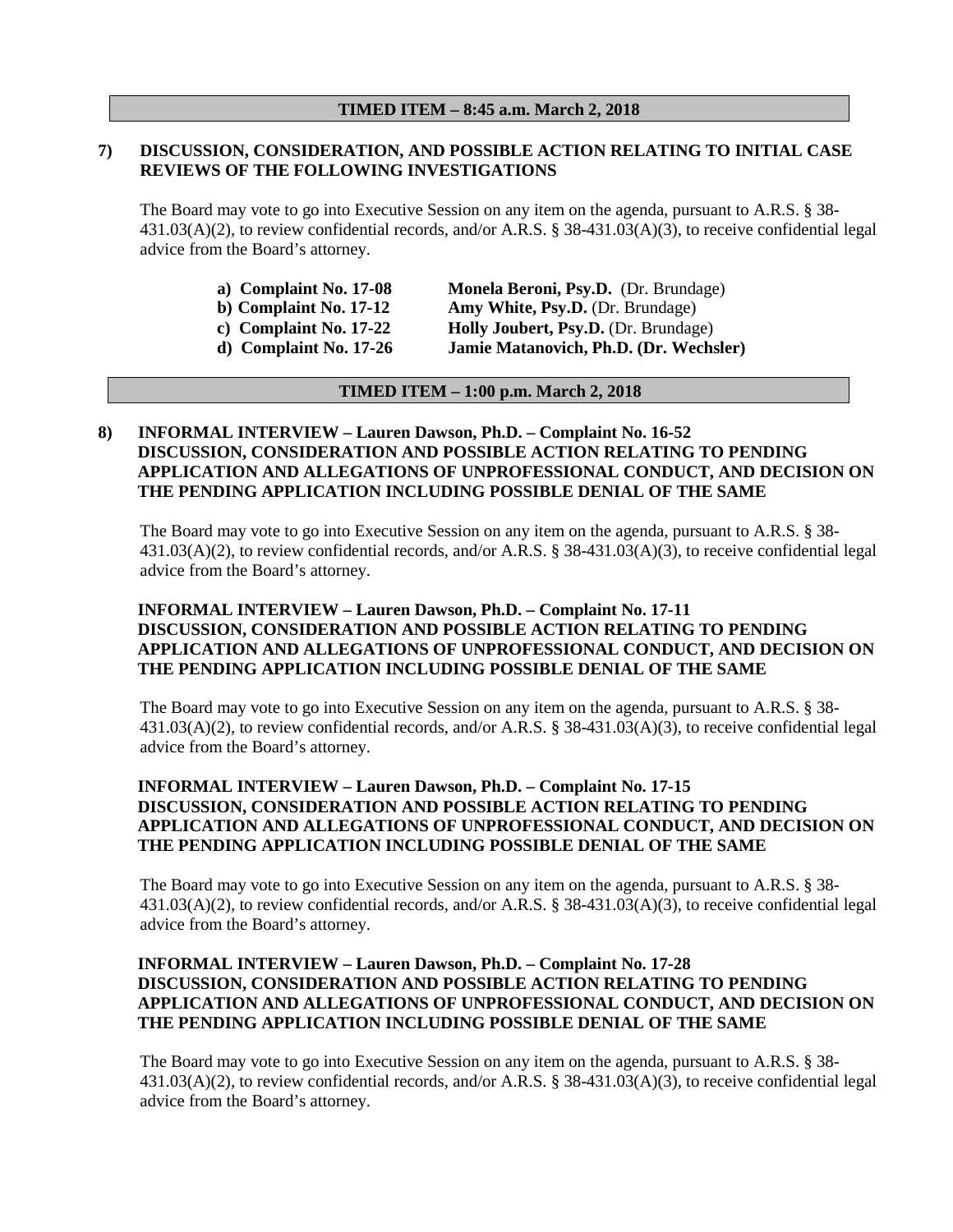**THE FOLLOWING AGENDA ITEMS ARE UNTIMED AND MAY BE DISCUSSED AND DECIDED UPON AT VARIOUS TIMES THROUGHOUT THE MEETING AT THE DISCRETION OF THE CHAIR**

## **9) DISCUSSION, CONSIDERATION, AND POSSIBLE ACTION REGARDING REQUEST FOR REACTIVATION OF MEDICAL INACTIVE LICENSE STATUS AND REVISIONS TO PROPOSED AGREEMENT SUBMITTED BY HEATHER BRISTER, PH.D. –** Ms. Jones

The Board may vote to go into Executive Session on any item on the agenda, pursuant to A.R.S. § 38-431.03(A)(2), to review confidential records, and/or A.R.S. § 38-431.03(A)(3), to receive confidential legal advice from the Board's attorney.

- **10) DISCUSSION, CONSIDERATION, AND POSSIBLE ACTION REGARDING REQUEST FOR RELEASE OF PROBATION AND STIPULATIONS OF THE CONSENT AGREEMENT AND ORDER SUBMITTED BY DONALD DURHAM, PH.D. –** Ms. Broaddus
- **11) DISCUSSION, CONSIDERATION, AND POSSIBLE ACTION REGARDING THE EXAMINATION FOR PROFESSIONAL PRACTICE IN PSYCHOLOGY (EPPP) PART 2 AND POSSIBLE INCLUSION AS A FUTURE REQUIREMENT FOR LICENSURE AS A PSYCHOLOGIST –** Dr. Bohanske
- **12) DISCUSSION, CONSIDERATION, AND POSSIBLE ACTION REGARDING APPLICATION FOR LICENSURE SUBMITTED BY RACHEL SCHWARTZ, PSY.D. AND POSSIBLE DENIAL OF THE SAME –** Dr. Bohanske

The Board may vote to go into Executive Session on any item on the agenda, pursuant to A.R.S. § 38- 431.03(A)(2), to review confidential records, and/or A.R.S. § 38-431.03(A)(3), to receive confidential legal advice from the Board's attorney.

**13) DISCUSSION, CONSIDERATION, AND POSSIBLE ACTION REGARDING REQUEST FOR REACTIVATION OF MEDICAL INACTIVE LICENSE STATUS SUBMITTED BY CHRISTINE MCCABE, PH.D. –** Ms. Poe

The Board may vote to go into Executive Session on any item on the agenda, pursuant to A.R.S. § 38- 431.03(A)(2), to review confidential records, and/or A.R.S. § 38-431.03(A)(3), to receive confidential legal advice from the Board's attorney.

- **14) DISCUSSION, CONSIDERATION, AND POSSIBLE ACTION REGARDING CORRESPONDENCE RECEIVED FROM PATRICIA JOHNSON, PH.D. PERTAINING TO R4-26-207(B)(2) REQUIRING PSYCHOLOGISTS TO COMPLETE CONTINUING EDUCATION CREDITS IN DOMESTIC VIOLENCE AND CHILD ABUSE -** Ms. Jones
- **15) DISCUSSION, CONSIDERATION, AND POSSIBLE ACTION REGARDING PROPOSED SUBSTANTIVE POLICY STATEMENT REGARDING CALCULATION OF DIRECT CONTACT HOURS FOR POSTDOCTORAL EXPERIENCE AND POSSIBLE APPROVAL OF SAME –** Dr. Mellott
- **16) DISCUSSION, CONSIDERATION, AND POSSIBLE ACTION REGARDING NOTIFICATION THAT THE ASSOCIATION FOR STATE AND PROVINCIAL PSYCHOLOGY BOARDS (ASPPB) IS ACCEPTING NOMINATIONS FOR AWARDS AND NOMINATIONS TO THE ASPPB BOARD OF DIRECTORS AS WELL AS CONSIDERATION OF ATTENDANCE AT THE ASPPB MIDYEAR MEETING –** Ms. Jones